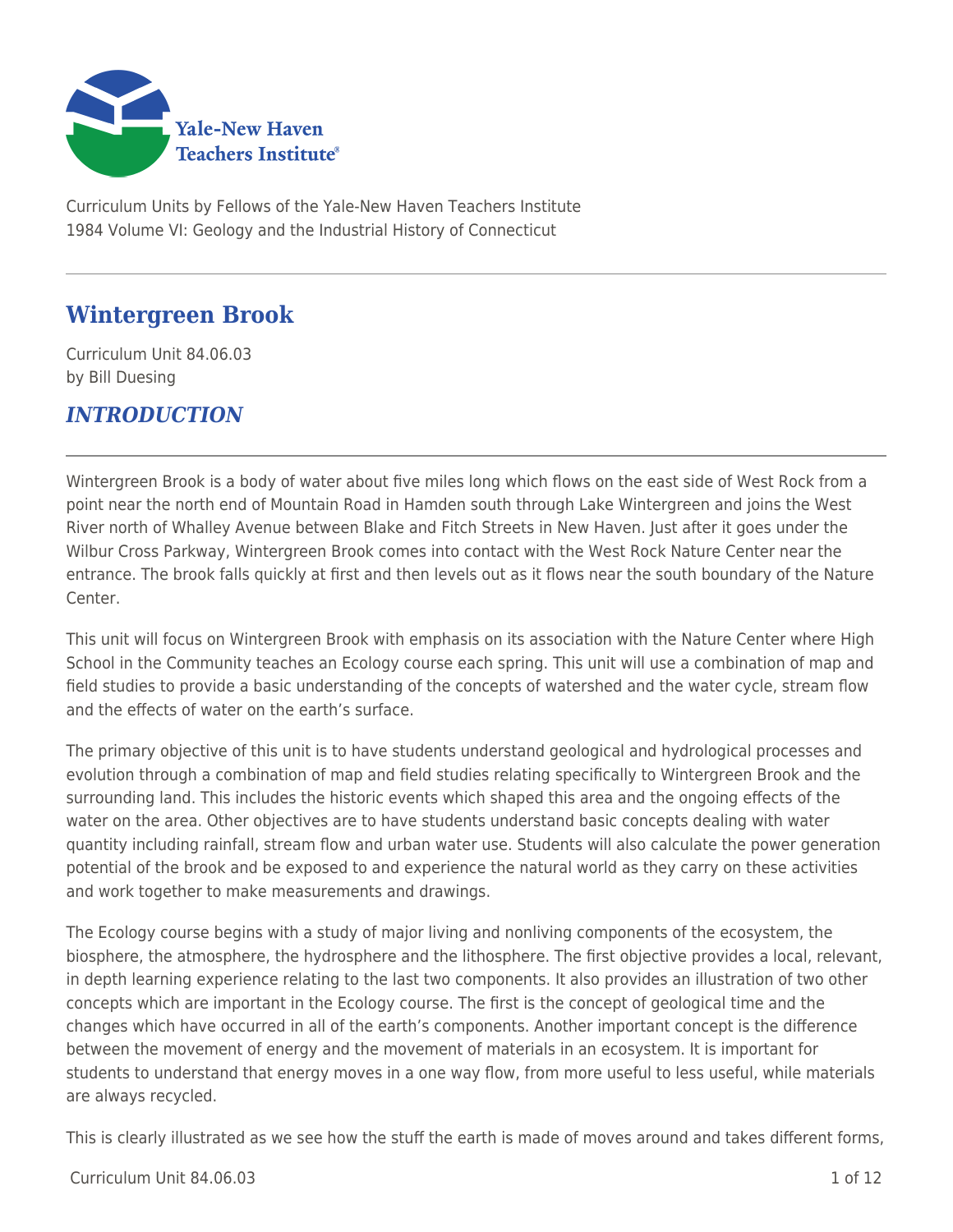but is always the same atoms and elements, whereas the energy that is given to water molecules as they are lifted up by the sun is expended, transferred into nonusable forms, as gravity pulls the water from the sky down over the land, through the brook to the sea.

As the students study the origins and topography of West Rock and Wintergreen Brook as well as their inseparable relationship, they will also be exposed to basic geological and hydrological processes.

Study will begin with a visit to the site to explore as much of the topography as possible. With the brook as the focus, students will learn that in any area the brook occupies the lowest point and the ground rises to either side from there. They will also see that the land rises much higher on the west, up to the top of West Rock. This kind of cross sectional view should be done in several places which will also provide information about the direction of the flow of the brook and the lay of the land.

(Although this type of site visit is quite possible with the Ecology course, and would be useful with other classes, a slide set has been developed which illustrates the major points needed to follow along with the other learning experiences in this unit.)

With first hand experience of how this area looks, students are ready to look at maps as the first step in the more abstract process of understanding the evolution of this area.

## *MAP STUDY*

The first maps that are needed are the New Haven and Mount Carmel Quadrangles of the United States Geological Survey topographic maps. In order to become familiar with the maps and their accuracy, each student will find his or her home and school. (An optional exercise for advanced students would be to express these locations as longitude and latitude and understand how these angular measurements are used to locate points on the globe.) Then the idea of scale is introduced. These maps are 1:24,000, or every distance is really 24,000 times as far as it is on the map. This can be demonstrated by taking the length that represents a mile or a kilometer on the map scale and multiplying it by 24,000. Using either the multiplying length method or the scale each student will determine the distance from home to a point of interest. In the course of this exercise students will become familiar with the main symbols used in the map and the use of the key, which is available separately.

The next aspect of map reading is the contour lines and how they define the shape of the land. To understand this each student will draw a cross section of a different point on the brook, including some of the places where the field visits were made. An enlargement of the topo maps would be useful for this exercise. A straight edge should be positioned roughly perpendicular to the brook at regular intervals, and the contour lines marked where they cross the straight edge (paper). The results should be transferred to another paper. If one cross section is made with the elevations to scale, the students will see that at the scale of these maps, there is very little vertical change. If the vertical scale is exaggerated it will present a more obvious idea of the shape of the watershed. An exaggeration of 3:1 (each vertical distance is three times the scale of each horizontal distance) is used in making raised relief maps and could be used here (see illustration).

If these are done at regular intervals they will be useful for the next exercise. The contour drawings should extend beyond the nearest high points. They then will give students a very clear picture of watershed or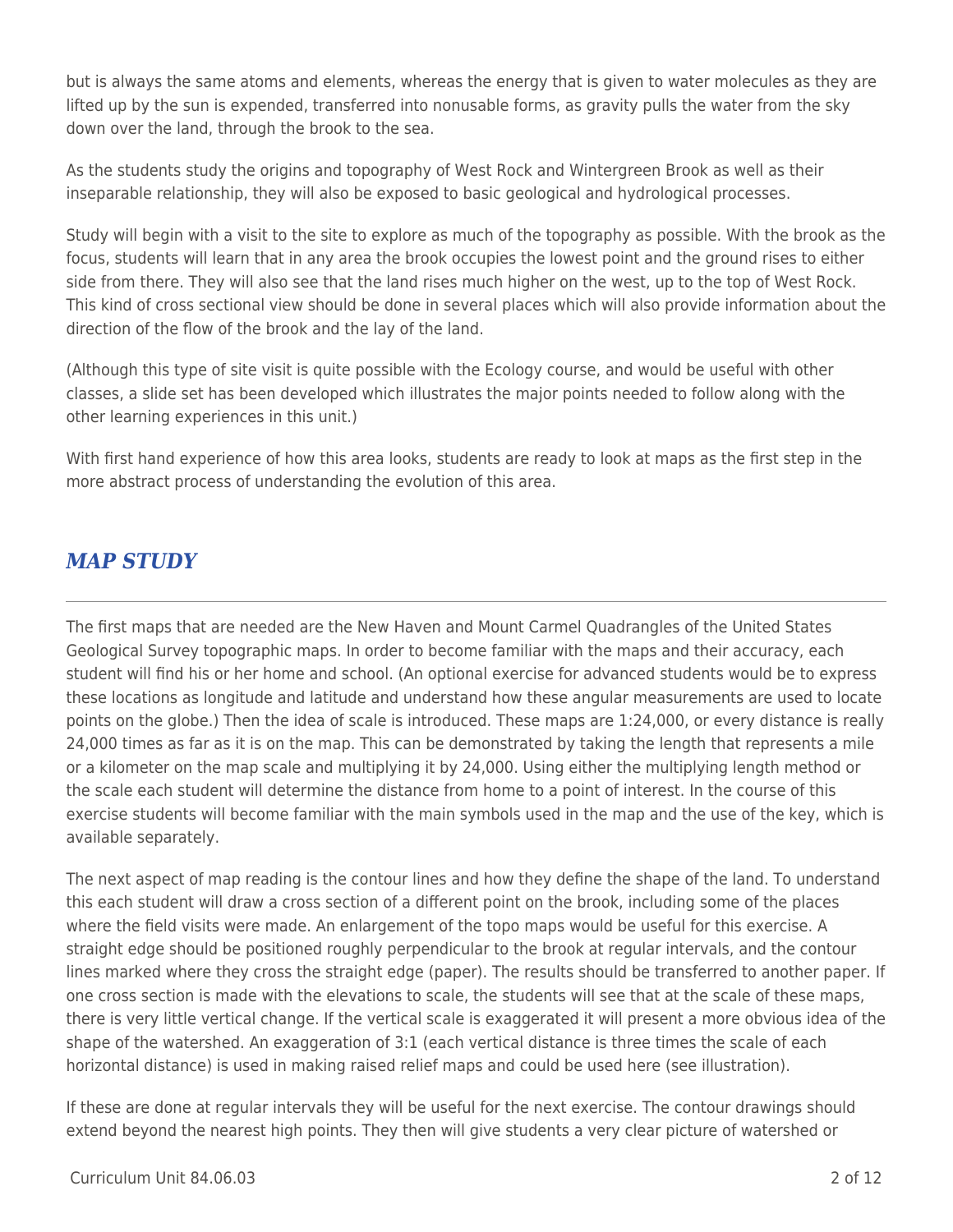drainage basin. They will see which way the rain will run off. Information from the depth to bedrock map and contour map of the bedrock surface could be added to help visualize underground flow. The similarity of the bedrock and surface contours and the evenness of the depth to bedrock will help students understand that the irregular surface of the land follows closely the surface of the bedrock underneath.

After the cross sections are done, students will be able to draw the outline of the watershed on the map.

Next a similar exercise should be done for the length of the brook from the highest ground near Mountain Road in Hamden to the Long Island Sound. The part from the beginning through the Nature Center should be done in greater detail than the rest. These two exercises should provide a very good feel of the topography of the area under study and prepare the students to see how this area has changed in the last 200 million years.

## *SURFICIAL GEOLOGY*

A good place to start the study of geology is with the surficial geology maps of the area under study. Aside from differences in buildings and roads due to different dates of the maps, the major difference is that instead of using colors to show house omissions (pink), woods (green), and open area (white), the geologic map uses colors to illustrate the different materials of the surface of the land. An understanding of the five different types of material and why and how they occur is important to this study. The majority of the Wintergreen Brook watershed above the Nature Center is composed of glacial till. Also present are bedrock, of two distinct types (sandstone and trap rock), ice-contact stratified drift, artificial fill, and outwash sands and gravel. The last type of material is not shown on the quadrangle maps, but is shown on the Water Authority report on Lake Wintergreen.

The first step back in geological time is to the period 15-20,000 years ago when this area, like all of New England was buried under a one mile thick sheet of ice. As the ice advanced from the north it scoured the surface of the land, removing softer material, pushing it on ahead and changing the shape of harder material. The large boulder which makes Judges' Cave is an erratic or rock that was brought there by the glacier. Just north of there are striations made on exposed bedrock by glaciers.

The fact that West Rock is still much higher than the land near the brook indicates that there must have been different materials in each place when the glacier pushed through. It exposed the harder bedrock of West Rock (now covered in some places by a thin soil made by the soil building processes of water, weather and plants since the glacier melted). In the lower areas the glacier left the various types of sediments that are indicated on the map. Glacial till, indicated by green color on the map, is an unsorted compact sediment containing many sizes of particles. In an exposed area of till, students could see how many different kinds of rocks they can find and see that they are not like the two types of exposed bedrock in this area.

The glacially placed material indicated by pink on the geologic map is ice contact stratified drift. (Drift is an old word applied to glacially deposited materials. It derives from the earlier belief that these materials were deposited during Noah's flood. The theory's changed, the name remains.) This material is different from the till in that the different sizes of material, sand, gravel, and larger stones occur in layers roughly sorted by size. This occurred because, as the name implies, these sediments were deposited in contact with the glacier and the alternate freezing and thawing as the glacier retreated over the years produced these layered deposits.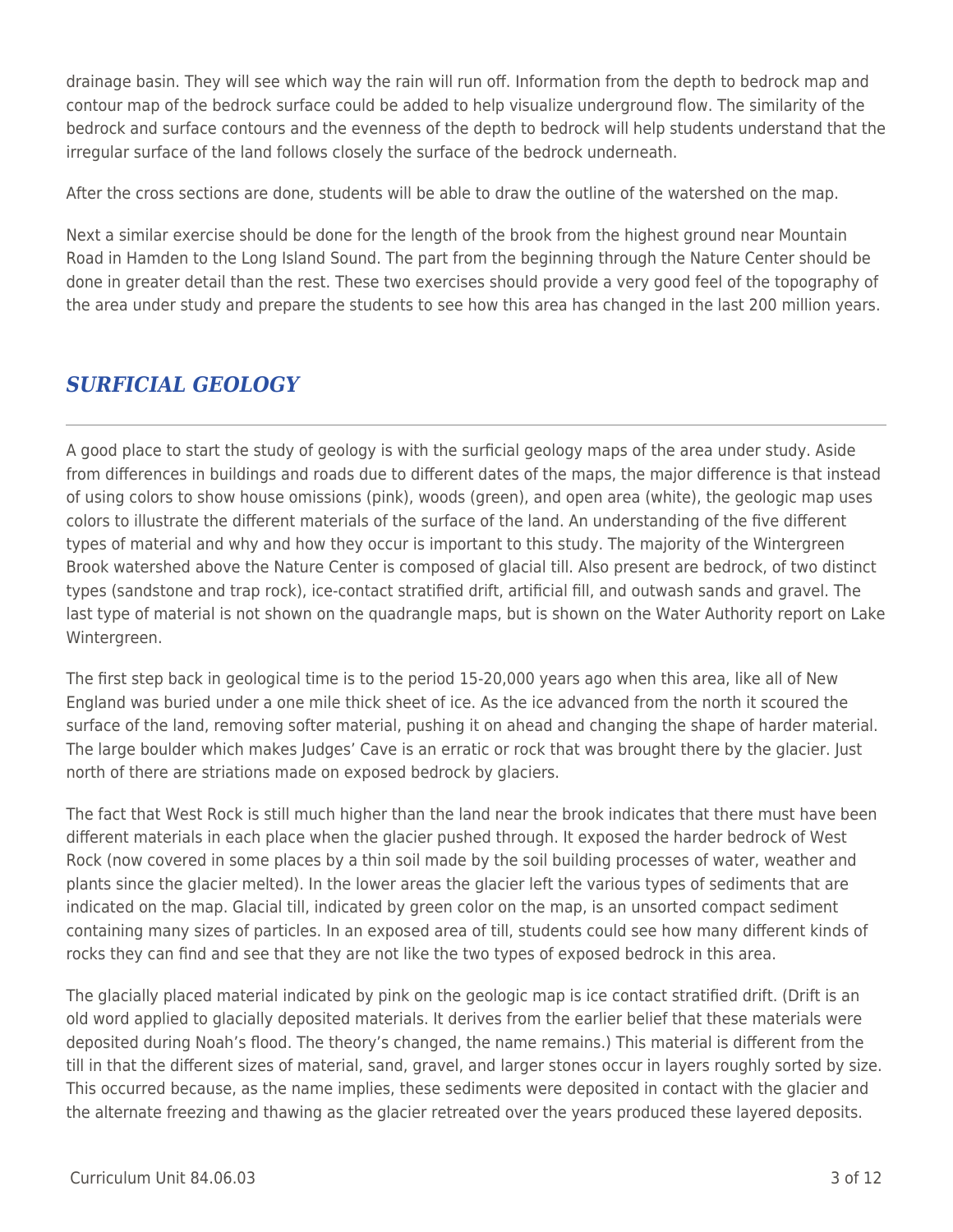The only location of ice-contact stratified drift upstream of the Nature Center is just west of the bend in Wintergreen Avenue just below the lake. This area is covered with vegetation so that the stratified nature of the deposits is not visible. Several slides of other areas will illustrate this type of deposits.

The outwash sands and gravel occur along the brook above the lake and the artificial fill occurs to create the dam which holds Lake Wintergreen, around the entrance to the Nature Center, and under the parkway.

One of the most interesting places, geologically, in this area, is the place where the water leaves the lake. It is near the middle of the east side of the lake. To the south of the exit the water is held in by a natural bedrock dike of trap rock. To the north of the exit the water is held in by the man-made dike (dam) made from blocks of the trap rock and earth. The land falls away quickly from the lake here, making for a beautiful waterfall as the water becomes a brook again. In the cut of the falls, the red sandstone is visible, in layers, with the glacial till on top of it. This is below the trap rock which forms the dike.

Seeing this leads us back in time to find out how these two different types of bedrock came to be in such close association here.

### *BEDROCK GEOLOGY*

The two types of bedrock in the Wintergreen Brook-West Rock area (the same as under most of New Haven and the central lowlands of Connecticut) are the sedimentary sandstone called Arkose and igneous diabase or trap rock. To understand their formation and association here we need to go back to events that began about 210 million years ago.

It is important to realize that at the time of the glaciers this area wasn't so different from its appearance now. The shape of the land was close to its current shape and the oceans and continents would be recognizable with the main difference being that the sea level was much lower when so much of the fixed quantity of water on earth was locked up in the glaciers. This means that dry land extended nearly to the edge of the continental shelf off New England. Although any life would be very limited under a mile of ice, between glaciations and at other places in North America human beings were around and plants and animals would look familiar.

When we take the major step back to the Triassic period over 200 million years ago the world would look very different. The continents were joined into one mass, Pangaea II, 230 million years ago and by 190 million years ago they split into two land masses, Laurasia and Gondwanaland. Over this period of time the land that is today North America was astride the equator. Two hundred and ten million years ago the equator went through the present mouth of the St. Lawrence River and crossed the other edge of the future continent around Oregon. Twenty million years later this land mass had moved north so that the equator went through northern Florida and the north of Mexico.

There weren't any flowering plants but there were forests of Gymnosperms and ferns and the first dinosaurs and primitive mammals were just appearing. Just before this story starts all of what will be Connecticut was made of fairly continuous metamorphic rock, now about 600 million years old.

 $C$ urriculum Unit 84.06.03  $\qquad$  4 of 12 Two hundred and ten million years ago a large block of the metamorphic rock, extending from the eastern edge of the Connecticut valley to west of the Hudson River began to subside to form a large graben or trough.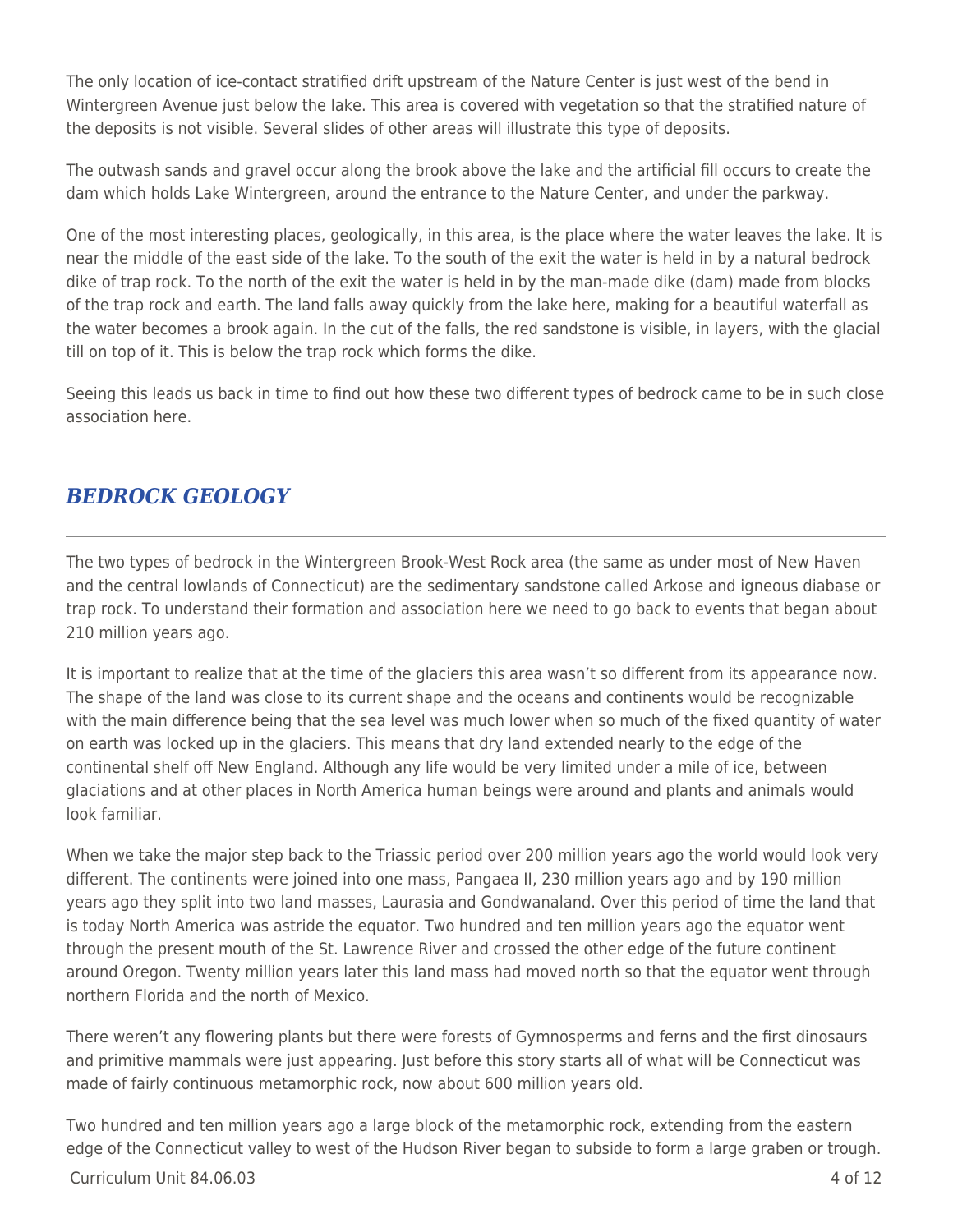It is believed that this occurred in response to the opening up of the Atlantic Ocean as Pangaea II split up. The land on either side of the graben rose while the land in the center continued to sink. In the end the vertical displacement between the top of the metamorphic rocks to the east and west and the bottom of the graben was over three miles (see illustration).

Over the next ten million years erosion of the high land rocks to the east and west brought sediment into the graben. There the sediment built up to form the New Haven Arkose which consists of pinkish, gray, brown and reddish arkosic sandstone and conglomerate with interbedded layers of reddish siltstone. Exposures of this stone along Wintergreen Brook in the Nature Center range from dark purplish red to lighter brick red. Just above the Lake the bedrock is gray sandstone. Just as happens today, the flow of water over distance sorts out particles by size so that larger boulders stayed near the outside edge of the graben while finer particles were carried further.

About 200 million years ago there were some episodes of volcanic activity. In this area the magma was trapped between the layers of the sandstone or pushed its way into vertical cracks. Trapped between the sandstone, the magma cooled very slowly and formed the igneous rock called diabase which makes up West Rock.

Several million years later movement within the earth caused an uplifting in the center of the graben which was accompanied by a subsidence of the edges. This created cracks and fissures in the sandstone and diabase layers as well as tilting of the layers toward the east in what had been the east (present day directions) of the graben and toward the west at the other side. This tilt is evident at the outlet of Lake Wintergreen and also along the brook just south of the Nature Center entrance. There was at least one more period of volcanic activities which intruded magma through a vertical crack in the West Rock sill to form the buttress dike at the south end of Lake Wintergreen.

While this was happening dinosaurs were at their zenith. The tracks which are preserved at Dinosaur State Park in Rocky Hill were formed as these large animals walked on layers of drying mud and sand in former lakes in the graben. During this time there were flying reptiles, small mammals and the first birds appeared.

Erosion, a constant and ever present force, continued through the Jurassic and Cretaceous periods and wore down the center of the uplifted area so that the deposits of sandstone and diabase from the Triassic period are completely worn away from the western highlands of Connecticut and New York east of the Hudson River. In the West Rock area the erosion was able to wear down more of the sandstone than of the diabase which led to the general positions of ridges and valleys which the glaciers covered but probably didn't change very much as far as general location.

Following the 20 million year period of intense and dramatic large scale movements in the earth of this area, there was a much longer period, until the Great Ice Age which began two or three million years ago, with less dramatic movements and the continuous work of erosion shaping the land. During this period North America drifted slowly north until it was in its present relationship with the equator. Dinosaurs became extinct, flowering plants appeared and diversified and the animal world evolved toward what we know today.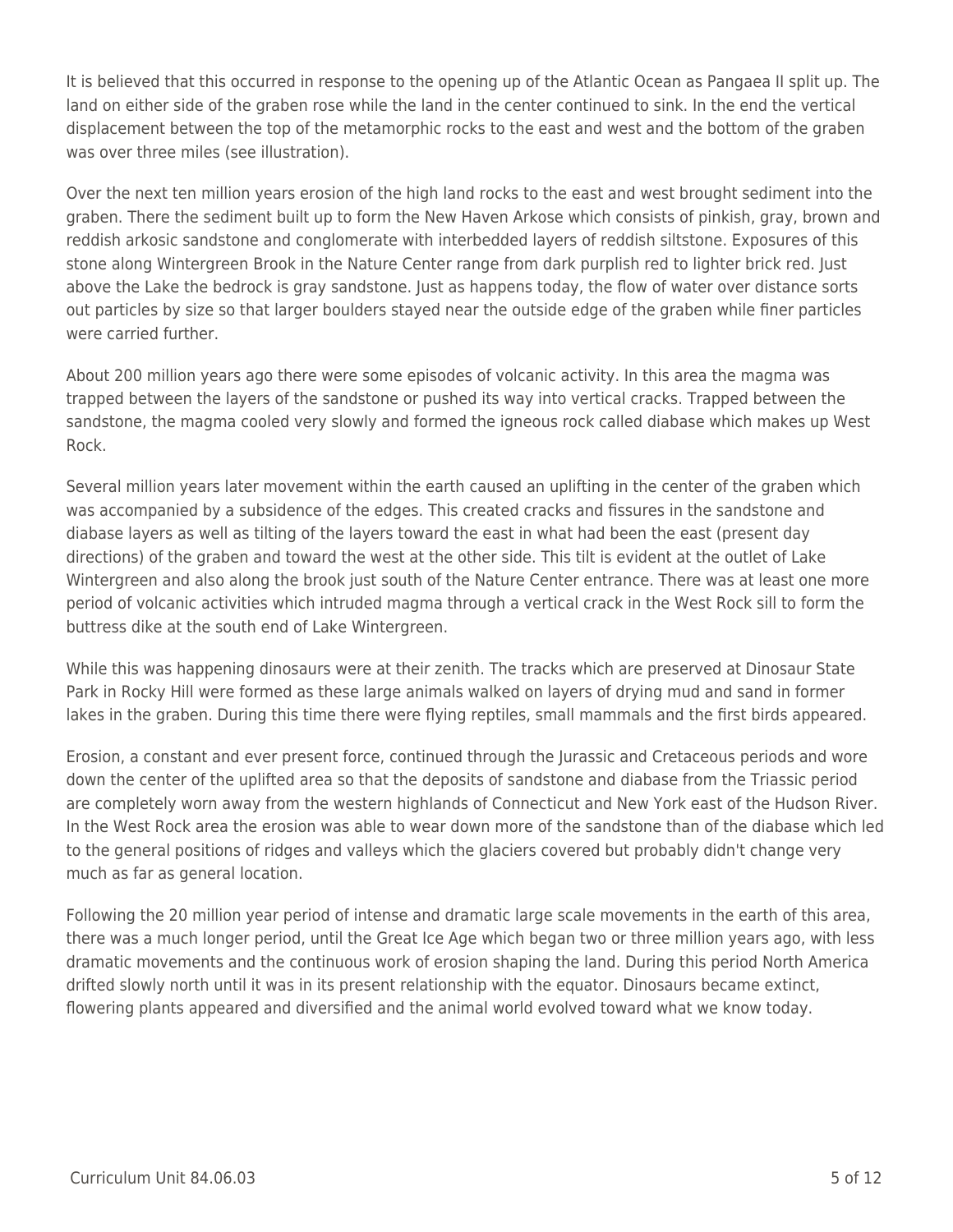### *THE WATER CYCLE*

Having seen how the land was shaped, we can turn to look at the present water cycle as it relates to Wintergreen Brook. All the water in the brook comes from the precipitation that falls on the watershed or drainage basin. The average annual precipitation is 46 inches although it can vary between 65 inches and 23 inches. The watershed of Lake Wintergreen is 1.0 square miles. Therefore, on the average 5,280 feet x 5,280 feet x 3.83 feet of precipitation fall which equals 106,867,190 cubic feet of water per year. There are 7.48 gallons in a cubic foot of water, so the average annual precipitation on the watershed of Lake Wintergreen is 799,366,580 gallons.

In an average first order basin east of the Mississippi River, of the precipitation, 91% is infiltrated (taken in by the soil) and 9% is not infiltrated. Of the 91% infiltrated, 8% is subsurface stormflow which is discharged into the stream or lake from minutes to days later, depending on soil type, time of year, vegetation and slope. Twenty-three percent is base flow (enters the water table) and is released to the stream hours to years later. The remaining 60% is evaporated from the soil or transpired by the plants.

Of the 9% not infiltrated, 1% is overland flow and 1% falls on the bodies of water and both end up in the stream or lake very quickly. The other 7% of this evaporates so that a total of 67% of the rainfall is evaporated leaving 33% available to flow down the stream. Thirty-three percent of 799,366,580 gallons equals 263,790,970 gallons of water that should leave Lake Wintergreen annually. (lt is interesting that a lake evaporates about the same amount of water as an equal area of trees.)

One of the activities the students at the Nature Center will do is to measure the rainfall in a simple rain gauge. After each rain or once a week they can calculate how much rain fell on the watershed and the amount that travels each pathway back to the atmosphere. Diagrams will be drawn showing the various flows of precipitation on a cross section of the watershed.

Between 1863 and 1978 Lake Wintergreen provided water for the City of New Haven. The lake was created when an earthen dam was built by Fair Haven Water Co. to flood the bedrock basin. After they had used the water supply for 13 years, the Fair Haven Water Co. was bought out by the New Haven Water Company, which soon bought additional land in the watershed.

By 1920 the company needed additional water which was obtained by bringing water from Belden Brook, north of Wintergreen Brook, into Lake Wintergreen through a diversion pond and a canal. This added a drainage area of .56 square miles to the water supply or an increase of 56% in area. This water could be diverted by the use of a control valve at the gate house at the diversion pond. The canal is easily seen north of the lake where the channel is very straight with a dirt roadway on one side. Left alone, Belden Brook joins Wintergreen Brook one-quarter mile east of the Nature Center.

In 1978 the lake was taken out of the water supply system because strict new Federal standards would have required construction of a filtration plant. This would have been too expensive for the relatively small size of this water source.

In 1980 the spillway and the level of Lake Wintergreen were lowered ten feet at the request of the Corps of Engineers so that the dam could withstand the probable maximum flood which occurs once in 10,000 years.

Prior to the lowering, the lake could store 100 million gallons of water and with the Belden Brook Diversion it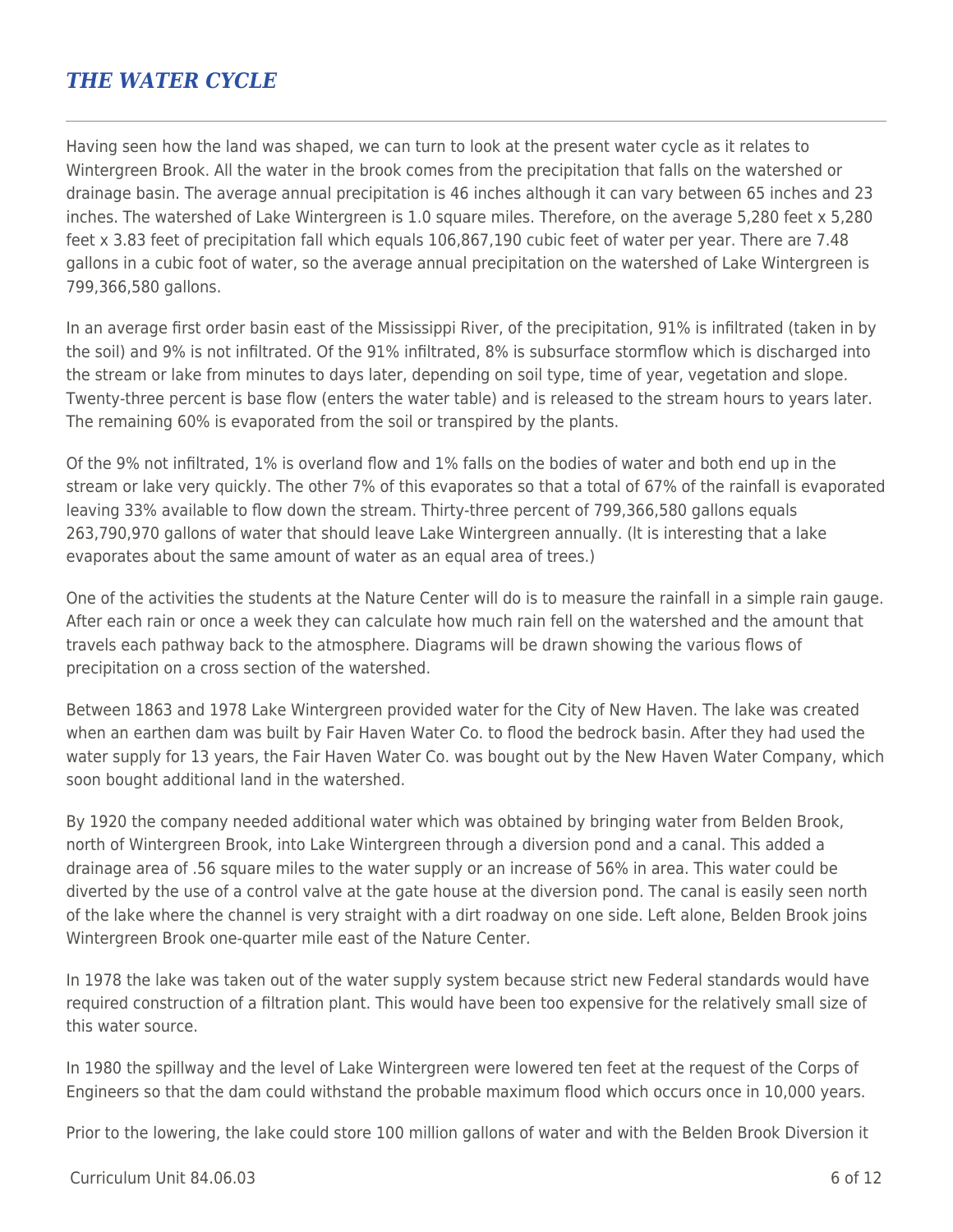could safely supply 800,000 gallons per day to the city.

### *WATER USE*

Each student can calculate his or her water use and how it relates to rainfall and land area. The average water consumption is between 55 and 75 gallons per person per day, or 20,075 to 27,375 gallons per person per year. Of this 40% is used for the toilet, 30% is used in the bathroom sink and shower, 15% is used in the laundry, 10% is used in the kitchen and 5% is used outside. Looked at another way, 97% is used to transport wastes and 3% is used for drinking and cooking.

If we divide the water available by the daily usage we find that Lake Wintergreen could provide water to between 10,666 and 14,545 people. The article "Metabolism of Cities" says that a modern city of one million people takes in 625,000 tons of water per day and gives off 500,000 tons of sewage water with 120 tons of suspended solids in it. Water weighs 62 pounds per cubic foot. Six hundred twenty-five thousand tons/day x 2000 lb./ton x 1 cu. ft./62 lb. x 7.48 gal./cu. ft. = 150,800,000 gal./day Ö 1,000,000 = 150 gal./person/day.

This points out the fact that collections of people use two to three times more water than is individually used. Of the 150 gallons per person per day, an average of 65 gallons per day are for household use, 15 gallons per day are lost in leaks and an equal amount is used for street cleaning and fire fighting. The remainder, 55 gallons per day, is used by commerce and industry. One hundred fifty gallons/person/day x 365 days/year = 54,750 gallons per person per year in a modern city.

#### *WATER POWER*

Having calculated the water quantities in the watershed it will be interesting to calculate the flow of water in the stream which drains Lake Wintergreen. This can be conveniently done by the float method where the stream flows over a concrete bottom and between concrete sides under the Wilbur Cross Parkway. Although this method isn't the most accurate, it doesn't require construction in the stream and should be sufficient for the purposes of this course and provide an understanding of what stream flow means.

Two points are chosen at least 30 feet apart and are marked on both banks. The cross sectional area of the stream is calculated at each end. (If there were more variation in the shape of the stream, more cross sections should be taken to get a good average.) A float is then placed in the water at the upstream mark and is timed until it reaches the downstream mark. The result in square feet of section times the feet of distance traveled divided by the time in seconds equals the cubic feet per second, times 7.48 gallons per cubic foot equals gallons per second.

The inaccuracy in this method lies in the friction between the water and the concrete on the sides and bottom which slows down the water. Concrete has a lower friction effect than most natural stream bottoms, but this method will still overestimate stream flow.

This simple measurement could be repeated several times to see how the stream flow varied. The stream flow could also be multiplied by time until it reached a year to see how it compared with the calculated excess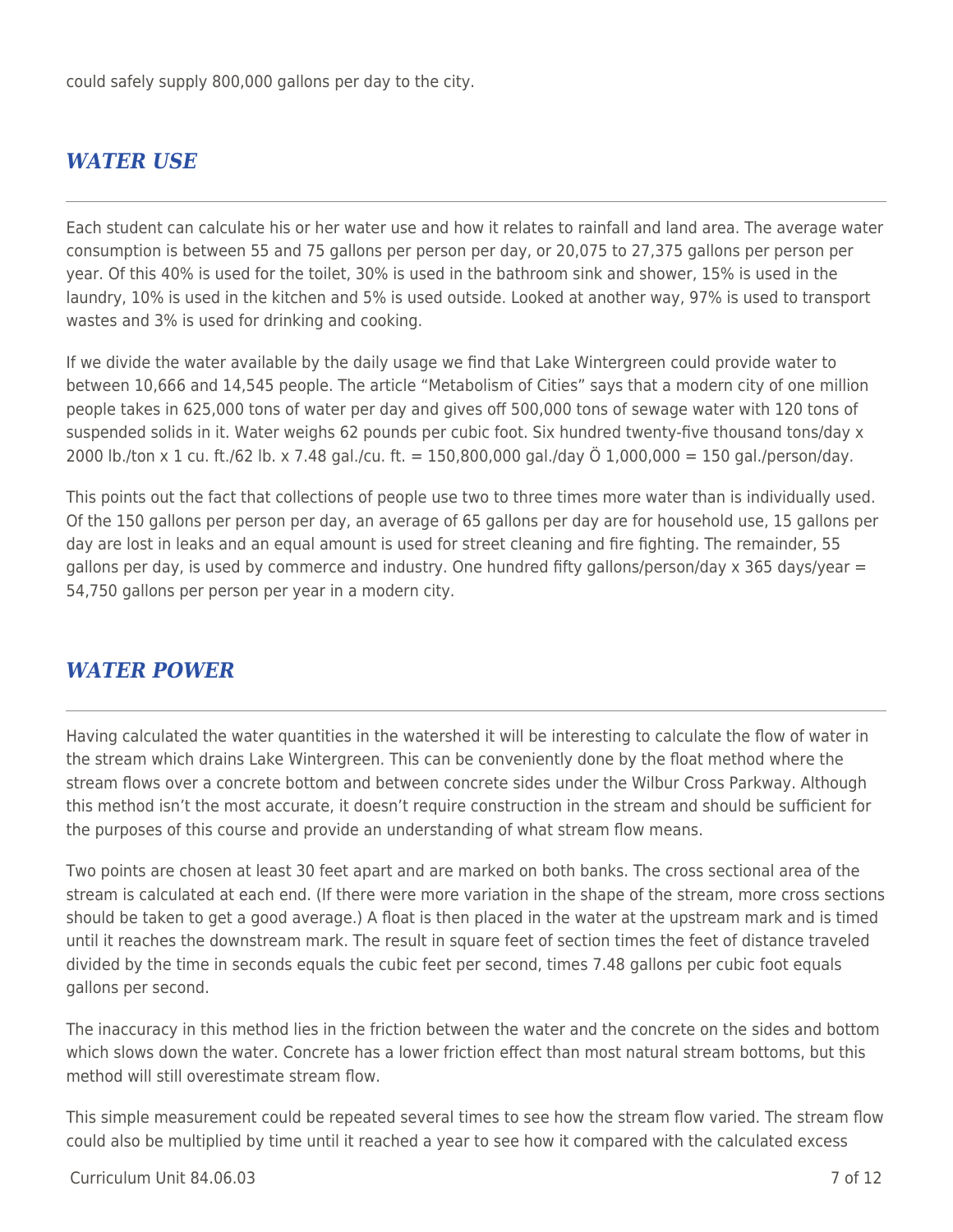from the Lake Wintergreen watershed. It should be remembered that the stream flows for about 3000 feet from the lake to the parkway and during this distance it receives water by the same processes which provide water to the lake. Seasonal variation in streamflow should also be kept in mind. Most streams have highest flows in late winter and spring, and lowest flows in late summer, early fall. In this case the lake should act as a capacitor would in an electric circuit, moderating and evening out the stream flow.

Once the flow is determined it will be interesting to determine the power that would be available from the stream to turn a turbine to produce electricity. The formula for gross horsepower is the minimum water flow (in cubic feet/sec.) times the gross head in feet divided by 8.8.

If the minimum flow measurement isn't available, whatever measurement is available should be used as long as a lower limit to year round power production is understood. Head is the measurement of the distance the stream falls. Just south of the Nature Center entrance the stream falls very quickly so this would be a good place to think about a water power site. Head is traditionally measured with a transit, making a series of level lines and height measurements. It might be easier and more interesting with the students to use the hose method. Here a siphon is started from the higher water area using a long garden hose. The lower end is raised until the water stops flowing. At this point the height of the hose is about the same at both ends. The distance of the downstream end of the hose above the stream is the head. This may have to be done several times if the head is high.

The gross horsepower can then be calculated. Factors which will reduce this amount of power in an actual water power installation, besides lower stream flow, are friction losses in the system used to carry the water from the higher area to where the power unit would be located at the low point. Other factors which reduce final power are turbine efficiency less than 100% and transmission losses from production point to the power use site. Several sources of information about small generators are listed on the resource sheet.

## *CALCIUM*

Another interesting place where the geology of Connecticut meets the Ecology course is in the movement of calcium atoms from tiny marine organisms 300-500 million years ago to this teacher talking or a student playing volleyball at the annual school picnic.

Absolutely essential for any muscle contraction is the presence of calcium ions attached to the thin fibers of the muscle. The calcium must come from foods. Some of the calcium the students get comes from the green leafy vegetables in the Nature Center garden, kale, turnip greens, lamb's quarters and others. Some of the calcium the teacher gets comes from milk from the cow which grazes in Oxford. Both the garden and the pasture have had ground dolomite limestone applied in order to supply calcium and magnesium as well as to raise the pH or acid-alkaline level to near neutral. The limestone is ground up marble which is mined in or near Canaan, in northwestern Connecticut.

In the early paleozoic era, starting about 570 million years ago, there was an ocean between two land masses which would eventually become North America and Africa. The edge of that ocean was in the area which is now Western Connecticut, although at the time it probably was the southern edge of the continent and was in the tropics. Under these conditions, diverse shell-secreting and other organisms thrived in the warm shallow water and over 80-100 million years built up a great carbonate bank from their remains. This thick layer of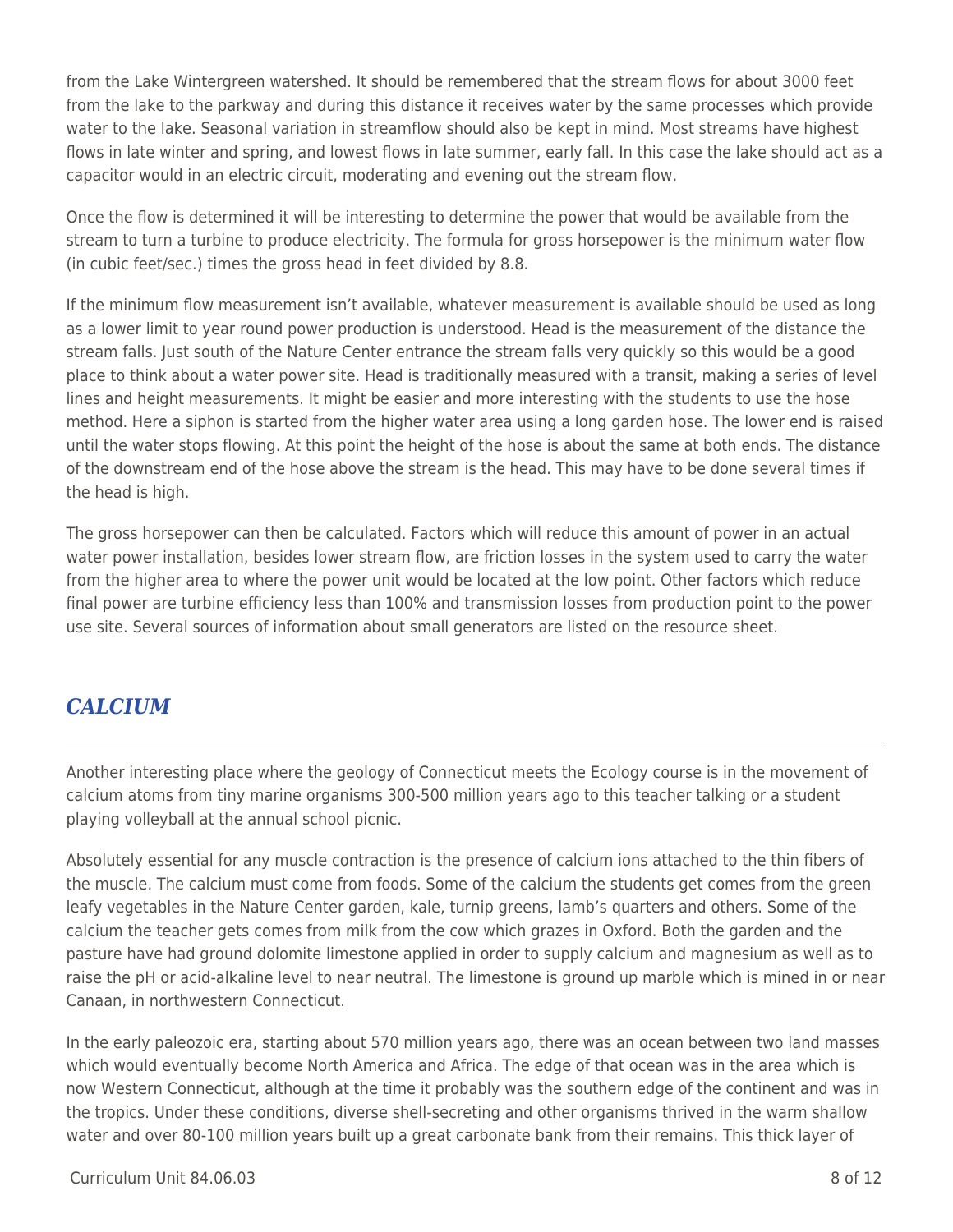calcium containing deposits was sandwiched between a layer of sand and mud on the bottom which was eroded off the land to the (present day) west and a layer of mud and sand which washed in from the (present day) east as mountains were raised up in the ocean on that side.

This entire sandwich may have subsided much more, and then, through processes of temperature and pressure, the limestone sedimentary rock was turned into metamorphic marble which is found in the Housatonic Valley from Canaan to New Milford.

The long journey through time and space of calcium atoms, from tiny living creatures to sedimentary rocks to metamorphic rock, mined and powdered by humans and moved and applied to the soil where, with the help of soil microorganisms, they are taken up by plants and eaten directly by people or eaten by cows who pass it on to people in their milk shows that materials on earth are always recycled. We have only the atoms which have always been here.

## **TEACHER AND STUDENT BIBLIOGRAPHY**

Anos, William H., The Infinite River, New York, Random House, Inc., 1970. This book is a biologist's vision of the world of water which deals with the intricacies and interrelationships in that world. Deals specifically with the rivers of the northeastern Atlantic coast.

Anon., Natural Resources Information Directory for the State of Connecticut, 1983, Hartford, Natural Resources Center. Lists all available maps and hydrological data published by the state.

Bassow, Herbert, Water Pollution Chemistry: An Experimenter's Sourcebook, Rochelle Park, New Jersey, Hayden Book Co., Inc., 1976. Written for high school or college chemistry students and includes experiments and useful illustrations.

Caras, Roger, The Forest, Boston, Houghton Mifflin Co., 1979. A holistic view of a western hemlock forest and all the living things in it. This book is very readable and is used as a textbook in the HSC Ecology course.

Carr, Donald, E., Death of the Sweet Waters, New York, W.W. Norton and Co., Inc., 1966. A broad view of water pollution and other problems with a safe, adequate water supply worldwide.

Cocannouer, Joseph A., Water and the Cycle of Life , New York, The Devin-Adair Company, 1958. This book on the ecology of water tells of the importance of quality water to soil, plants, animals, and man.

Curry, Robert R., "Watershed Form and Balance: The Elegant Balance", The Co-Evolution Quarterly, Issue #12, December 21, 1976, pp. 14-21. The water cycle is described by energy flows, especially as they shape flowing water.

Flint, Richard Foster, The Surficial Geology of the Mount Carmel Quadrangle, Quadrangle Report No. 12, 1962, Hartford, State Geological and Natural History Survey of Connecticut. Contains the most detailed, specific information about this area and includes a good color map.

Flint, Richard Foster, The Surficial Geology of the New Haven and Woodmont Quadrangles, Quadrangle Report No. 18, 1965, Hartford, State Geological and Natural History Survey of Connecticut. Contains the most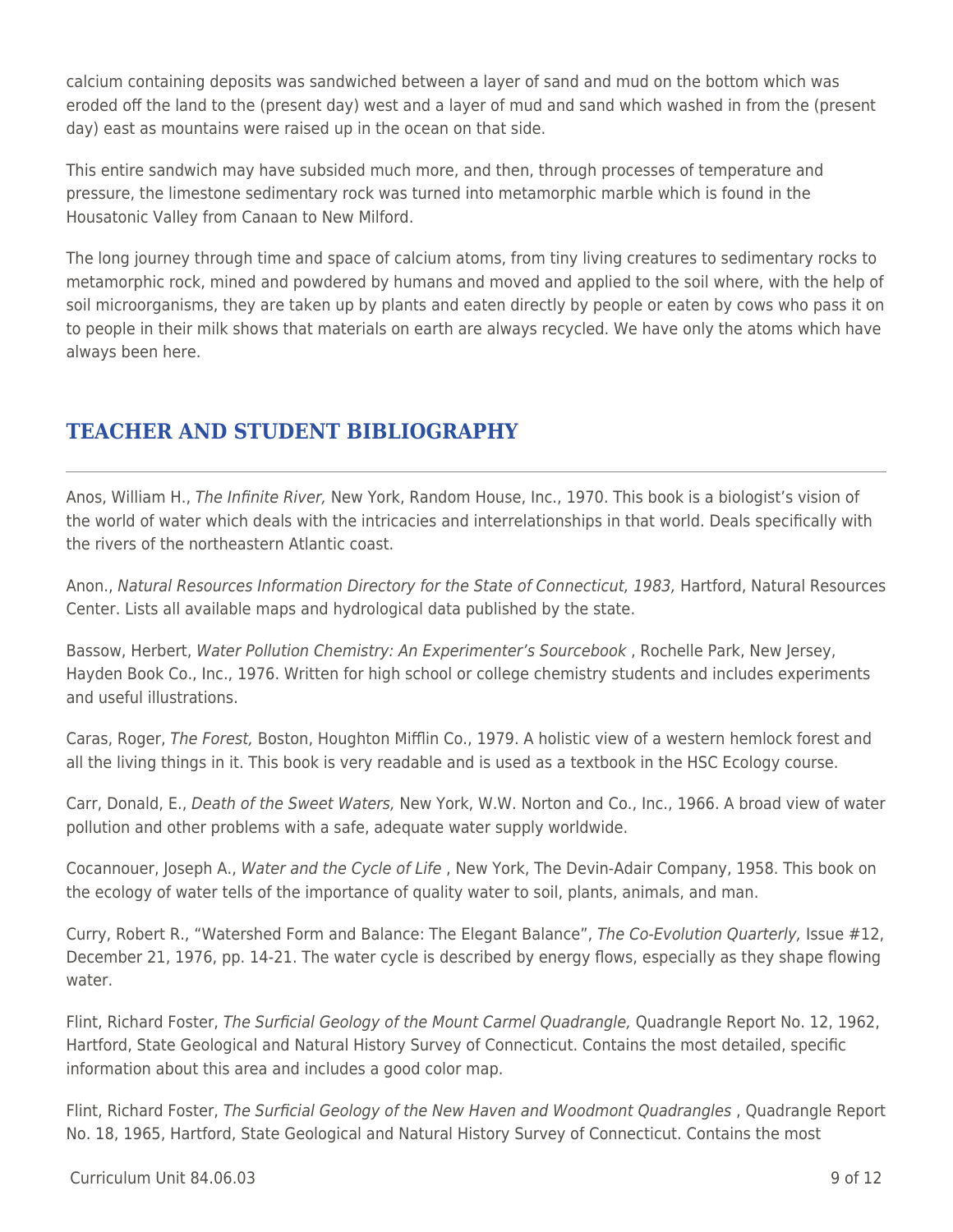detailed, specific information about this area and includes a good color map.

Haber, Heinz, Our Blue Planet, New York, Charles Scribner's Sons, 1969. A broad view of earth with a clear picture of its origin, internal structure, expansion and age.

Hunt, Cynthia A. and Robert M. Garrels, Water: The Web of Life , New York, W.W. Norton and Co., Inc., 1972. A book for the general reader with emphasis on world water supplies and political, technical and economic factors important in the future.

Kirk, David L., Biology Today , New York, Random House, Inc., 1980. Good diagrams of relation of North America to the equator over time on p. 198 and history of continents on p. 199.

Institute for Environmental Education, and the Association of New Jersey Environmental Commissions, Tuning the Green Machine , Dobbs Ferry, New York, Oceana Publications, Inc., 1978. An integrated view on environmental systems written clearly for the layman with clear illustrations.

Leopold, Luna B., Water, A Primer, San Francisco, W.H. Freeman and Co., 1974. A very clearly written book which covers all aspects of the water cycle with good diagrams and useful teaching tools.

Leopold, Luna, B., M. Gordon Wolman, and John P. Miller , Fluvial Processes in Geomorphology , San Francisco, W.H. Freeman and Co., 1964. An advanced book on the interaction of flowing water and land.

Ludwig, Frances, The Lake Wintergreen Property, New Haven, CT, South Central Connecticut Regional Water Authority, 1981. A thorough report on the Water Authority's property prepared to help plan the property's future.

Marston, Edwin H., The Dynamic Environment, Water, Transportation, and Energy, Lexington, MA, Xerox College Publishing, 1975. This book contains a good section on Urban Water Systems.

Raven, Peter H., Ray F. Evert, and Helena Curtis, Biology of Plants, New York, Worth Publishers, Inc., 1981. Good Charts of Life Forms and Geologic Eras.

Rogers, John, "The Geological History of Connecticut," Discovery , Vol. 15, No. 1, 1980. A very thorough coverage of the bedrock geology of Connecticut.

Shelton, John S., Geology Illustrated , San Francisco, W.H. Freeman and Co., 1966. A textbook with many good illustrations, mostly of western United States.

Smith, David I. and Peter Stopp, The River Basin, Cambridge, 1978. A good introduction to the hydrologic cycle and river flow. Has instructions for making simple measurements and measuring instruments for water flow.

Stoner, Carol Hupping, editor, Producing Your Own Power , Emmaus, PA, Rodale Press, Inc., 1974. Contains a good section on Water Power written by the Volunteers in Technical Assistance (VITA).

Warshall, Peter, "Streaming Wisdom Watershed Consciousness in the Twentieth Century", The Co-Evolution Quarterly, Issue # 12, December 21, 1976, pp. 3-10. A philosophic look at the idea of watershed.

Zim, Herbert S. and Paul R. Sheffer, Rocks and Minerals , New York, Golden Press, 1963. An illustrated pocket guide to minerals, gems and rocks, and the processes which create them.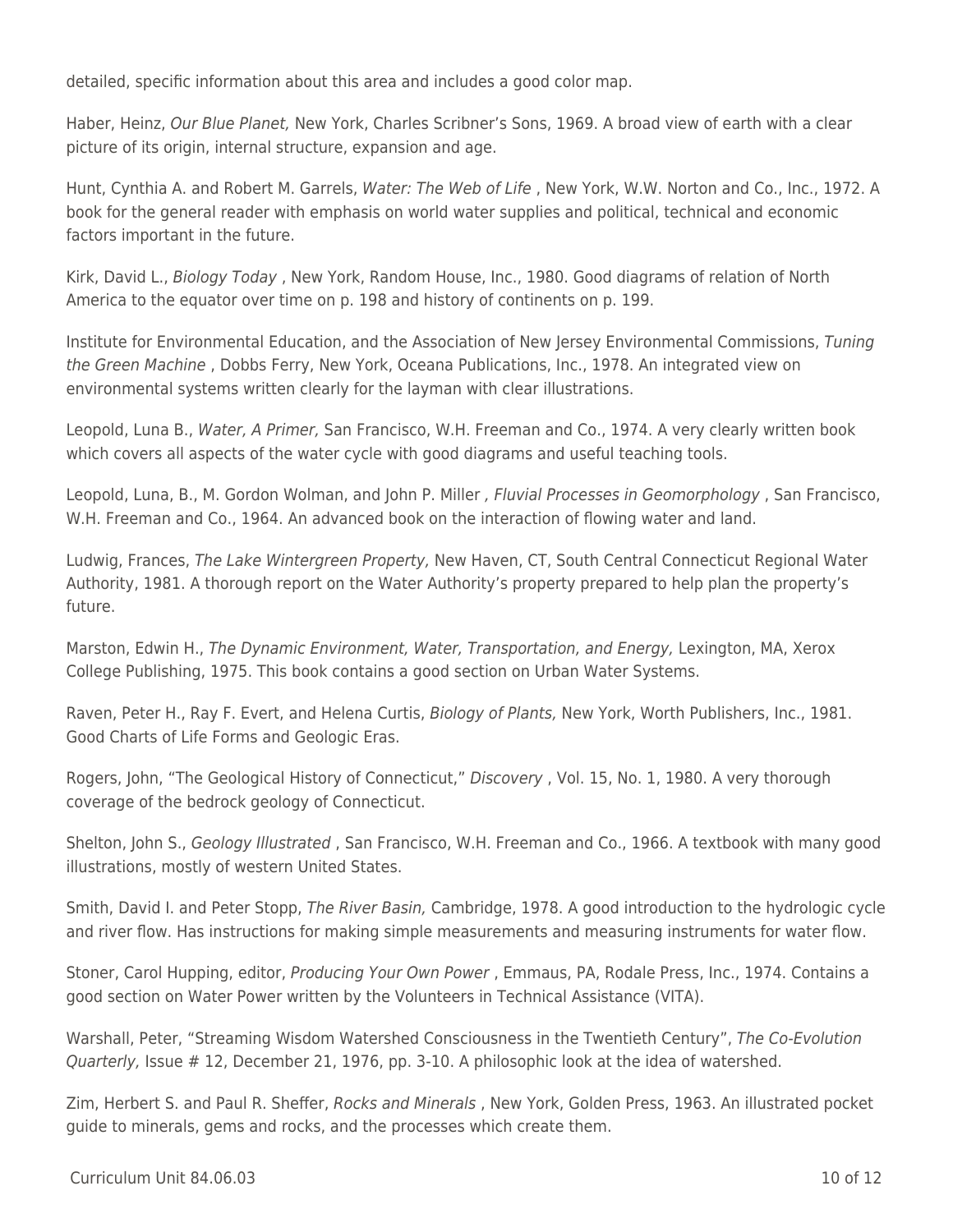### **RESOURCES**

The following materials will be useful in teaching this unit.

#### *Maps:*

Topographic maps of New Haven and Mount Carmel quadrangles

Surficial geology maps of New Haven and Mount Carmel quadrangles

Contour map of Bedrock Surface, New Haven-Woodmont quadrangles

Depth to Bedrock map, New Haven-Woodmont quadrangles

Bedrock Geology, Mount Carmel quadrangle

All of these maps are the same scale and are available from: Natural Resources Center

Department of Environmental Protection 165 Capitol Avenue, Room 553 Hartford, CT 06106 \_\_\_\_ Telephone: (203) 566-3540

A good copy shop can make clear enlargements up to 161% of these maps which are useful for map exercises.

A slide set made to go with this unit is available through the Teachers' Institute or this author.

Information on small scale water power generators is available from:

Independent Power Company 12340 Tyler Foote Rd. Nevada City, CA 95959 Burkhardt Turbines P.O. Box 1436 Ukiah, CA 95482 Harris Hydroelectric 632 Swanton Road Davenport, CA 95017